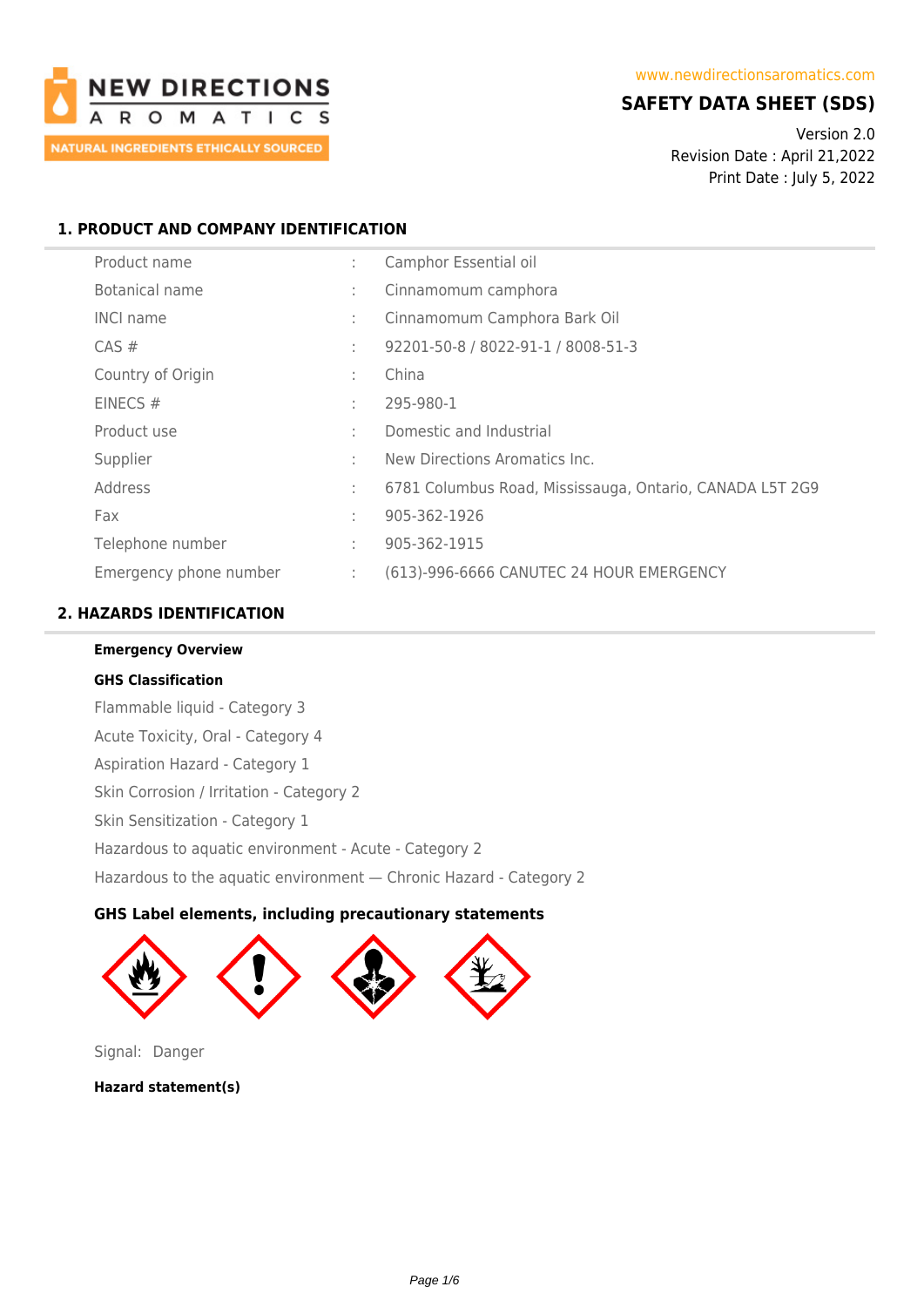| H <sub>226</sub> | Flammable liquid and vapor.                     |
|------------------|-------------------------------------------------|
| H303             | May be harmful if swallowed.                    |
| H304             | May be fatal if swallowed and enters airways    |
| H315             | Causes skin irritation                          |
| H317             | May cause an allergic skin reaction             |
| H401             | Toxic to aquatic life                           |
| H411             | Toxic to aquatic life with long-lasting effects |

#### **Precautionary statement(s)**

| P210           | Keep away from heat, hot surfaces, sparks, open flames and other<br>ignition sources. No smoking.       |
|----------------|---------------------------------------------------------------------------------------------------------|
| P233           | Keep container tightly closed.                                                                          |
| P240           | Ground/bond container and receiving equipment.                                                          |
| P241           | Use explosion-proof electrical/ventilating/lighting/equipment.                                          |
| P242           | Use only non-sparking tools.                                                                            |
| P243           | Take precautionary measures against static discharge.                                                   |
| P261           | Avoid breathing dust/fumes/gas/mist/vapours/spray.                                                      |
| P264           | Wash skin thoroughly after handling.                                                                    |
| P272           | Contaminated work clothing should not be allowed out of the workplace.                                  |
| P273           | Avoid release to the environment.                                                                       |
| P280           | Wear protective gloves/protective clothing/eye protection/face protection.                              |
| P301+P310      | IF SWALLOWED: Immediately call a POISON CENTER/doctor.                                                  |
| P302+P352      | IF ON SKIN: Wash with plenty of water.                                                                  |
| P303+P361+P353 | IF ON SKIN (or hair): Take off immediately all contaminated clothing.<br>Rinse skin with water/ shower. |
| P312           | Call a POISON CENTER/ doctor/if you feel unwell.                                                        |
| P321           | Specific treatment (see section 4 on this label).                                                       |
| P331           | Do NOT induce vomiting.                                                                                 |
| P332+P313      | If skin irritation occurs: Get medical advice/attention.                                                |
| P333+P313      | If skin irritation or a rash occurs: Get medical advice/attention.                                      |
| P362           | Take off contaminated clothing.                                                                         |
| P363           | Wash contaminated clothing before reuse.                                                                |
| P370+P378      | In case of fire: Use appropriate fire extinguisher to extinguish.                                       |
| P403+P235      | Store in a well ventilated place. Keep cool.                                                            |
| P405           | Store locked up.                                                                                        |
| P501           | Dispose of contents/container according to local regulations.                                           |
|                |                                                                                                         |

# **3. COMPOSITION / INFORMATION INGREDIENTS**

| <b>Product Name</b>                                             | <b>CAS NO</b> | EC NO | <b>Concentration</b> |
|-----------------------------------------------------------------|---------------|-------|----------------------|
| Cinnamomum Camphora Bark Oil 92201-50-8 / 8022-91-1 / 295-980-1 | 8008-51-3     |       | $100\%$              |

# **4. FIRST AID MEASURES**

### **Eye contact**

Immediately flush eyes with plenty of cool water for at least 15 minutes. Get medical attention if irritation occurs.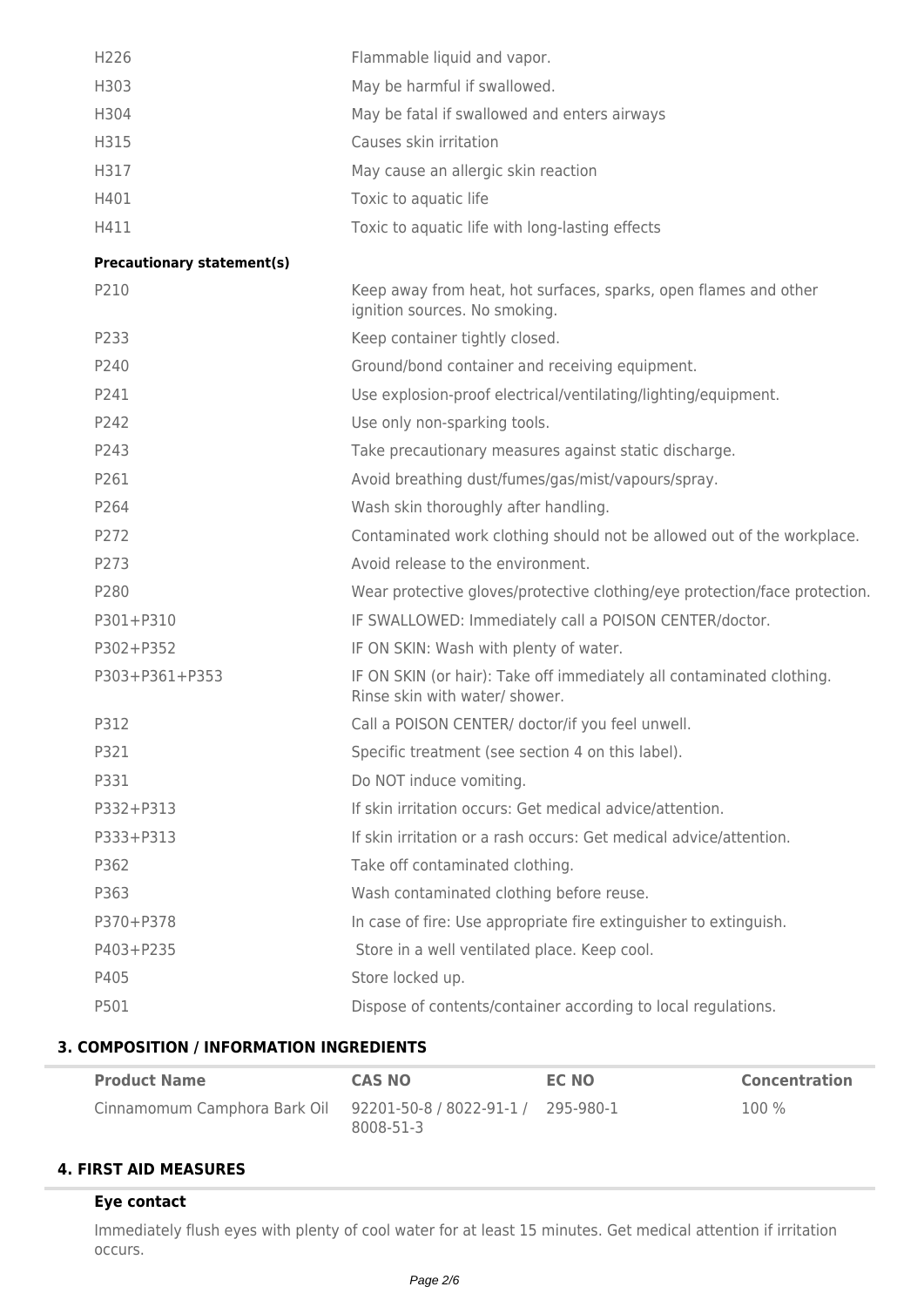### **Skin contact**

Remove contaminated clothing. Wash area with soap and water. If irritation occurs, get medical attention.

### **Inhalation**

If inhaled, removed to fresh air. Get medical attention if symptoms appear.

### **Ingestion**

Seek medical attention or contact local poison control center.

### **5. FIRE FIGHTING MEASURES**

#### **Suitable extinguishing media**

Foam. Dry Powder. Carbon dioxide.

#### **Unsuitable extinguishing media**

Water spray, water jet.

#### **Special protective equipment and precautions for fire-fighters**

Wear proper protective equipment. Exercise caution when fighting any chemical fire. Use water spray or fog for cooling exposed containers.

#### **Special hazards arising from the substance or its combustible products**

Hazardous decomposition products may be formed at extreme heat or if burned.

#### **Resulting gases**

Carbon oxides.

## **6. ACCIDENTAL RELEASE MEASURES**

#### **Personal precautions, protective equipment and emergency procedures.**

Equip clean crew with proper protection. Respiratory protection equipment may be necessary.

#### **Environmental precautions**

Prevent entry to sewers and public waters. Notify authorities if product enters sewers or public waters.

#### **Methods and materials for containment and cleaning up**

Clean up any spills as soon as possible, using an absorbent material to collect it. Use suitable disposal containers.

#### **7. HANDLING AND STORAGE**

#### **Precautions for safe handling**

No direct lighting. No smoking. Ensure prompt removal from eyes, skin and clothing. Wash hands and other exposed areas with mild soap and water before eating, drinking or smoking and when leaving work. Handle in accordance with good industrial hygiene and safety procedures.

#### **Conditions for safe storage, including any incompatibilities**

Provide local exhaust or general room ventilation to minimize dust and/or vapour concentrations. Keep container closed when not in use.

### **8. EXPOSURE CONTROLS AND PERSONAL PROTECTION**

#### **Exposure controls**

Odor is inadequate to warn of overexposure.

### **Eyes**

Use tightly sealed goggles.

### **Skin**

If skin contact or contamination of clothing is likely, protective clothing should be worn. Use protective gloves.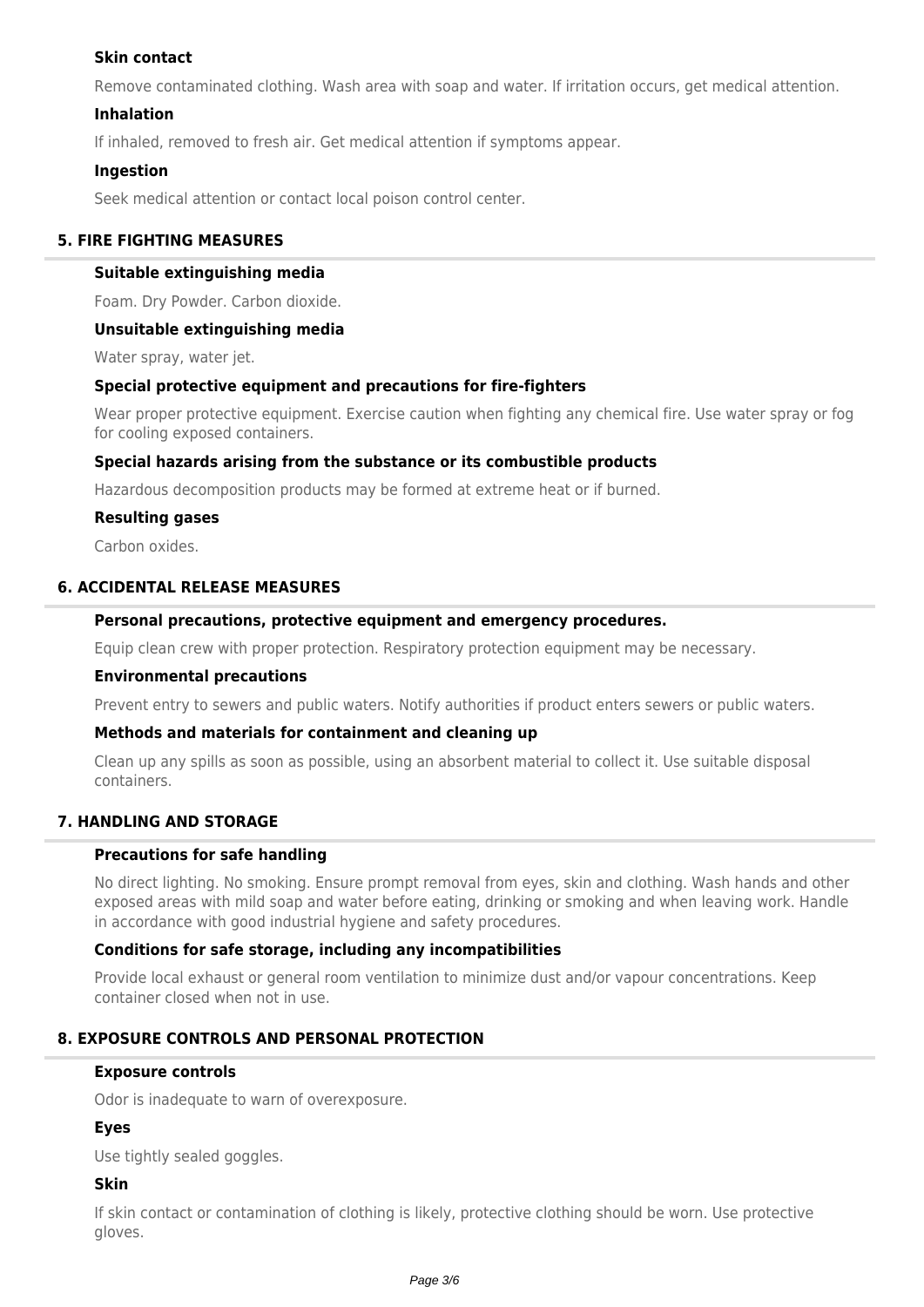## **Respiratory**

In case of insufficient ventilation, wear suitable respiratory equipment.

### **Ingestion**

Not for ingestion.

### **9. PHYSICAL AND CHEMICAL PROPERTIES**

| Appearance       | Colorless to pale yellow clear liquid. |
|------------------|----------------------------------------|
| Odor             | Characteristic odor.                   |
| Flash point      | $44^{\circ}$ C                         |
| Relative density | 0.870 to 0.910 @ 20 °C                 |
| Solubility (ies) | Soluble in alcohol @ 20 °C             |
| Refractive index | 1.462 -to1.472 @ 20 °C                 |

# **10. STABILITY AND REACTIVITY**

## **Chemical stability**

Chemically stable under normal conditions.

### **Conditions to avoid**

Avoid sparks, flame and other heat sources.

#### **Incompatible materials**

Strong oxidizing agents.

### **Hazardous decomposition products**

Carbon Oxides.

## **11. TOXICOLOGICAL INFORMATION**

### **Chronic toxicity**

The substance is toxic to lungs.

### **Inhalation**

Inhalation of high concentrations of vapor may result in irritation of eyes, nose and throat, headache, nausea, and dizziness.

#### **Skin contact**

Very hazardous in case of skin contact (irritant).

## **12. ECOLOGICAL INFORMATION**

#### **Ecotoxicity**

Toxic to aquatic organisms, may cause long-term adverse effects environment. Avoid any pollution of ground, surface or underground water.

### **Persistence and degradability**

Possibly hazardous short term degradation products are not likely. However, long term degradation products may arise.

#### **Bio - accumulative potential**

Not available

#### **Mobility in soil**

Not available.

#### **Other adverse effects**

Not available.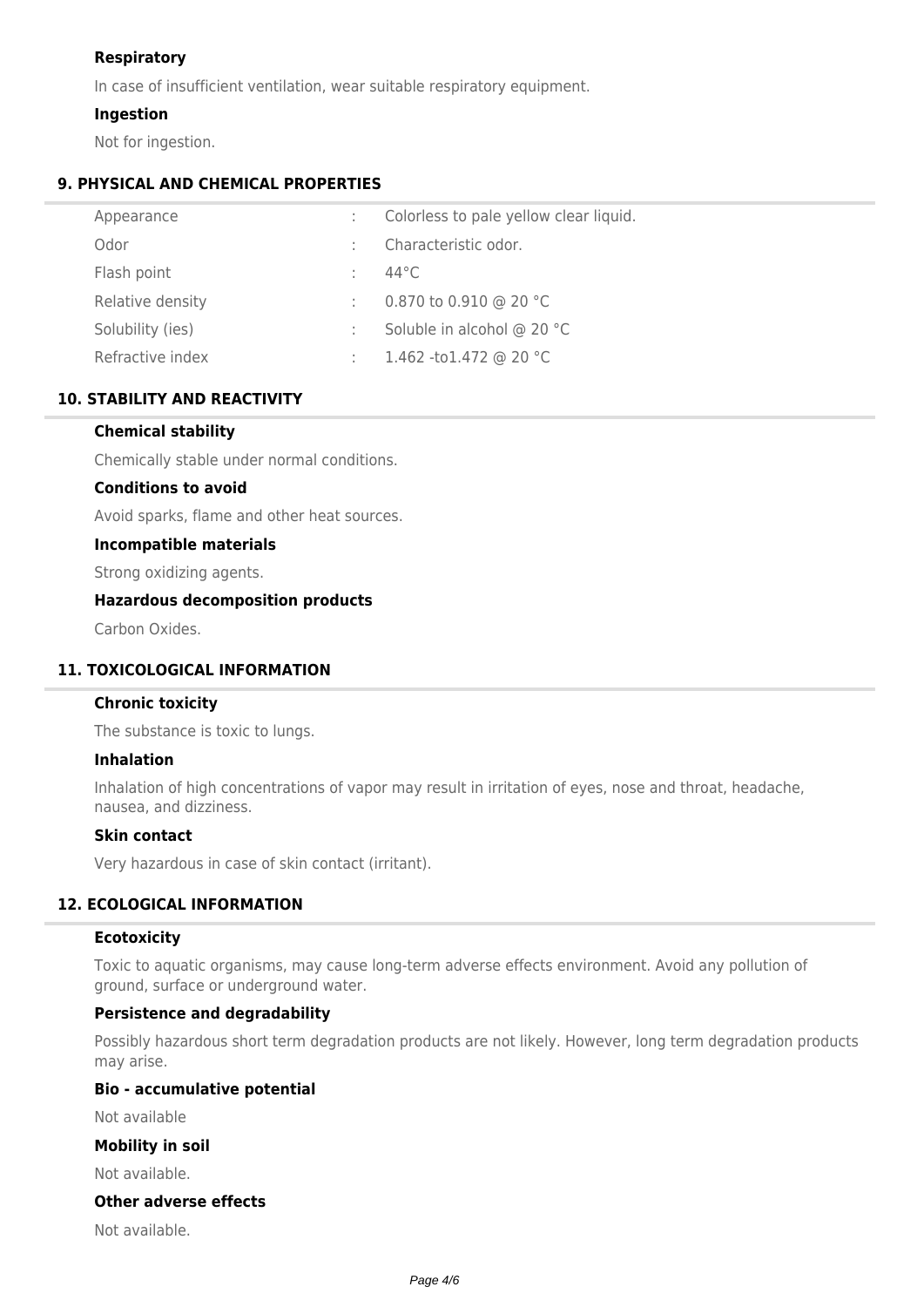### **13. DISPOSAL CONSIDERATION**

Dispose of product in accordance with local, state or provincial and federal regulations. Check with local municipal authority to ensure compliance.

### **14. TRANSPORT INFORMATION**

| <b>UN Number</b>                           |  |
|--------------------------------------------|--|
| 1993                                       |  |
| <b>UN proper shipping name</b>             |  |
| Flammable liquid, n.o.s. (Camphor oil)     |  |
| <b>Transport hazard class</b>              |  |
| 3                                          |  |
| <b>Packing group</b>                       |  |
| $\mathbb{H}$                               |  |
| <b>US DOT Shipping Description (Land)</b>  |  |
| 1993                                       |  |
| <b>Proper shipping name</b>                |  |
| Flammable liquid, n.o.s. (Camphor oil)     |  |
| <b>Class</b>                               |  |
| 3                                          |  |
| <b>Packaging group</b>                     |  |
| $\mathbb{H}$                               |  |
| <b>IMO-IMDG Shipping Description (Sea)</b> |  |
| 1993                                       |  |
| <b>Proper shipping name</b>                |  |
| Flammable liquid, n.o.s. (Camphor oil)     |  |
| <b>Class</b>                               |  |
| 3                                          |  |
| <b>Packaging group</b>                     |  |
| $\mathbb{H}$                               |  |
| <b>IATA Shipping Description (Air)</b>     |  |
| 1993                                       |  |
| <b>Proper shipping name</b>                |  |
| Flammable liquid, n.o.s. (Camphor oil)     |  |
| <b>Class</b>                               |  |
| 3                                          |  |
| <b>Packaging group</b>                     |  |
| $\begin{array}{c} \hline \end{array}$      |  |

### **California Proposition 65**

• This product can expose you to beta-Mycrene, which is known to the State of California to cause cancer. For more information go to www.P65Warnings.ca.gov.

#### **GHS Hazard Statements**

Please refer to section 2.